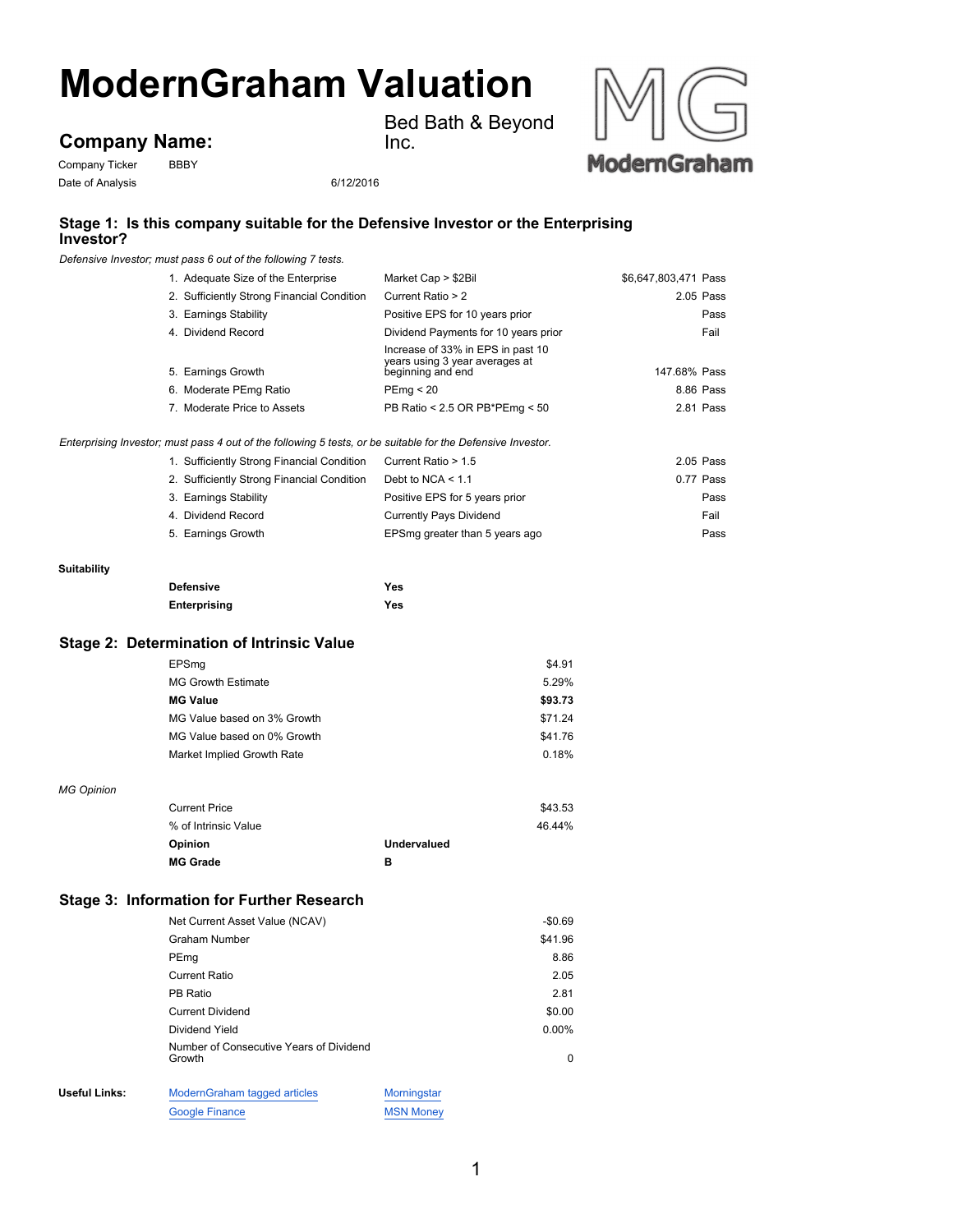GuruFocus SEC Filings

Yahoo Finance Seeking Alpha

| <b>EPS History</b>                  |        | <b>EPSmg History</b>                 |                 |
|-------------------------------------|--------|--------------------------------------|-----------------|
| <b>Next Fiscal Year</b><br>Estimate |        | \$4.79 Next Fiscal Year Estimate     | \$4.91          |
| Feb2016                             | \$5.10 | Feb2016                              | \$4.89          |
| Feb2015                             | \$5.07 | Feb2015                              | \$4.63          |
| Feb2014                             | \$4.79 | Feb2014                              | \$4.19          |
| Feb2013                             | \$4.56 | Feb2013                              | \$3.63          |
| Feb2012                             | \$4.06 | Feb2012                              | \$2.99          |
| Feb2011                             | \$3.07 | Feb2011                              | \$2.38          |
| Feb2010                             | \$2.30 | Feb2010                              | \$2.03          |
| Feb2009                             | \$1.64 | Feb2009                              | \$1.89          |
| Feb2008                             | \$2.10 | Feb2008                              | \$1.95          |
| Feb2007                             | \$2.09 | Feb2007                              | \$1.78          |
| Feb2006                             | \$1.92 | Feb2006                              | \$1.52          |
| Feb2005                             | \$1.65 | Feb2005                              | \$1.24          |
| Feb2004                             | \$1.31 | Feb2004                              | \$0.96          |
| Feb2003                             | \$1.00 | Feb2003                              | \$0.73          |
| Feb2002                             | \$0.74 | Feb2002                              | \$0.56          |
| Feb2001                             | \$0.59 | Feb2001                              | \$0.44          |
| Feb2000                             |        | \$0.46 Balance Sheet Information     | 2/1/2016        |
| Feb1999                             |        | \$0.34 Total Current Assets          | \$3,825,962,000 |
| Feb1998                             |        | \$0.26 Total Current Liabilities     | \$1,867,225,000 |
| Feb1997                             |        | \$0.20 Long-Term Debt                | \$1,500,000,000 |
|                                     |        | <b>Total Assets</b>                  | \$6,498,940,000 |
|                                     |        | Intangible Assets                    | \$487,169,000   |
|                                     |        | <b>Total Liabilities</b>             | \$3,939,400,000 |
|                                     |        | Shares Outstanding (Diluted Average) | 165,016,000     |